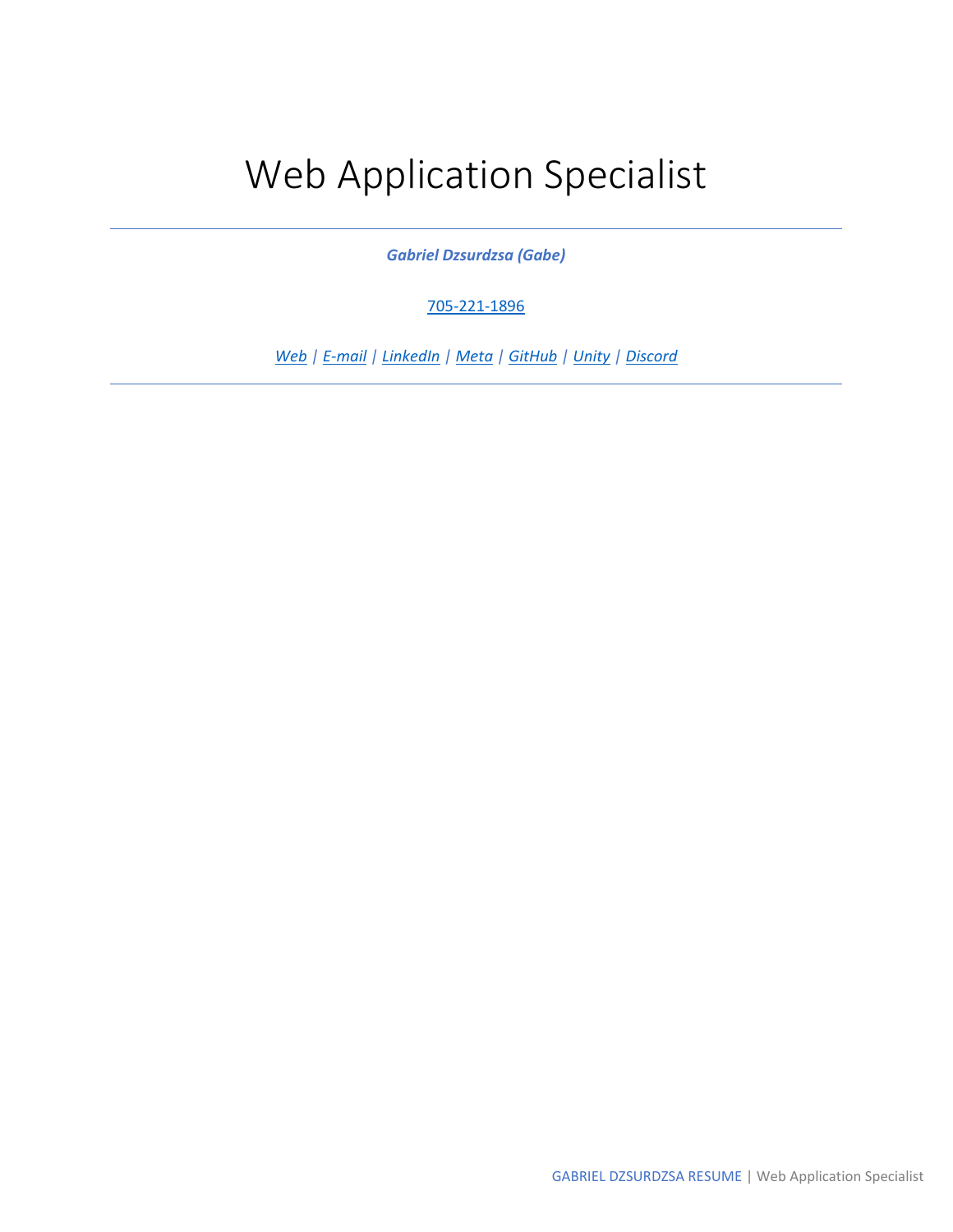## Industry Experience

#### **Business Analyst** | [Bercell Integrated Technologies Ltd.](https://www.bercell.com/) *(2019-2020)*

Business intelligence automation. Responsible for the improvement of day-to-day business processes via powershell and web automations. Automated software deployment on new devices such as laptops via an in-house built and maintained powershell framework: everything from OS installations to computer updates to monitoring.

#### **Web Developer** | [Falx Consulting Inc. \(Blackhawk Hosting\)](https://blackhawkhosting.ca/) *(2016-2019)*

Owner & Lead Solutions Developer. Complete service from hosting, initial design, launch and maintenance, as well as search engine appearance and social media management using own proprietary automations built via PHP and JavaScript for WordPress, for business and e-commerce websites.

#### **Application Specialist** | [Kraus Flooring](https://krausflooring.com/) *(2013-2016)*

Automations developer in Visual Basic, web developer in ASP.net, Microsoft and IBM technology assimilator, Application Support. Worked as part of a fast-paced I.T. Team. Participated in the highestlevel deliberations on Company I.T. strategy. Participated in the development and implementation of the company's first ever online e-commerce store. Maintenance and managed on-premises IBM AS-400 servers.

#### **Web Developer** | [Revera Inc.](https://reveraliving.com/en/) *(2012-2013)*

Custom ASP.net web forms application development, cloud automation. 6-month contract that saw the automation of a government safety inspection form via a web forms wizard built in classic ASP.

#### **Application Specialist** | [RDM Corporation](https://www.rdmcorp.com/) *(2010-2012)*

SQL database design, administration, and application support. Began as a SQL database admin in the Operations department. Quickly joined the company's Application Support Team within 1st year of employment. Supported the company's mobile check scanning application.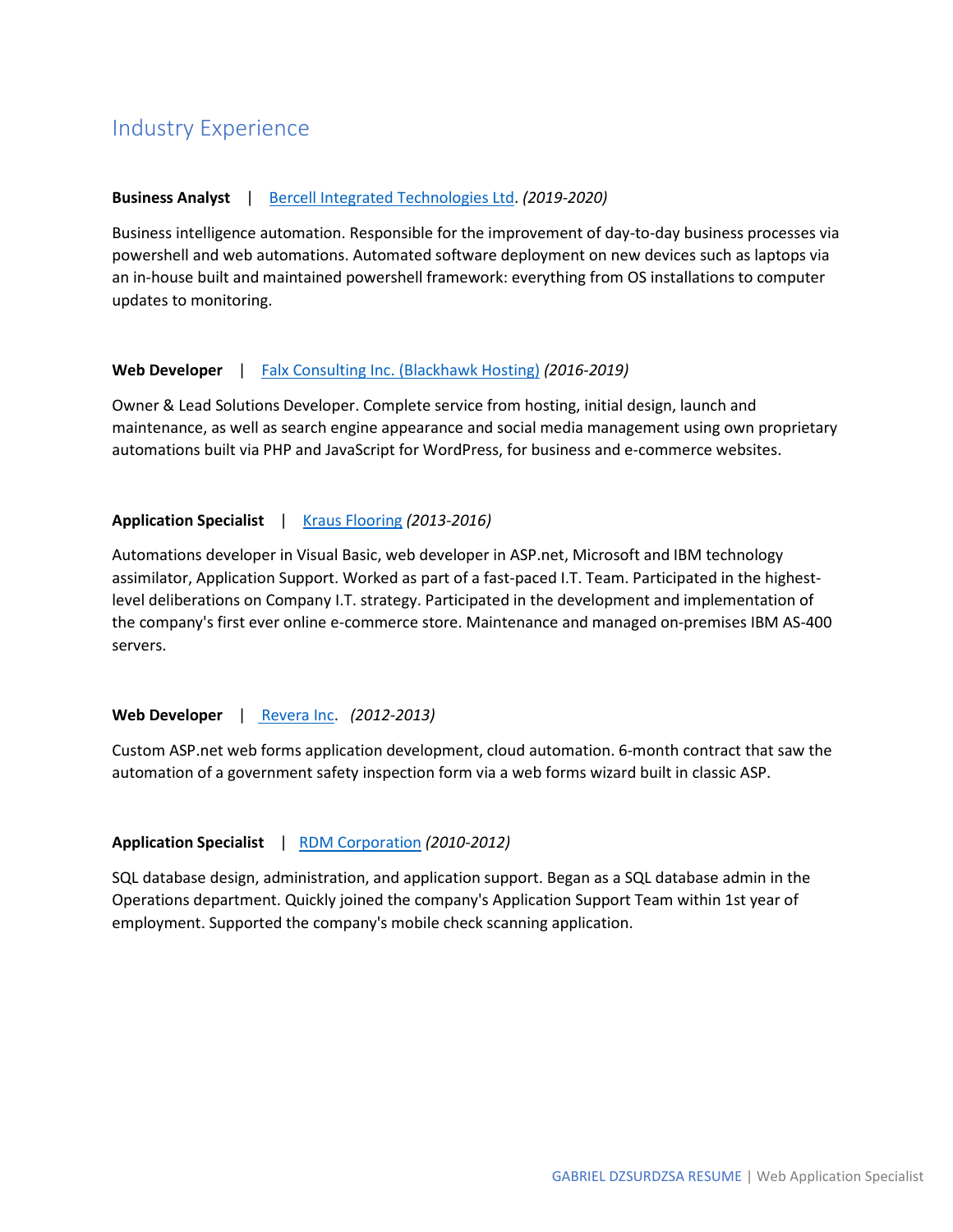## Other Experience

#### **Core Technician** | Levert *(2020-2021)*

Contractor for Kirkland Lake Gold. The largest gold mine in Canada. As a Core Technician, responsible for cutting, sampling, cataloging and analysing gold core samples of up to 3000 m depth, then entering data in a SQL database for later analysis and reporting. Developed an automated spreadsheet that made data entry easier for each technician using VBA.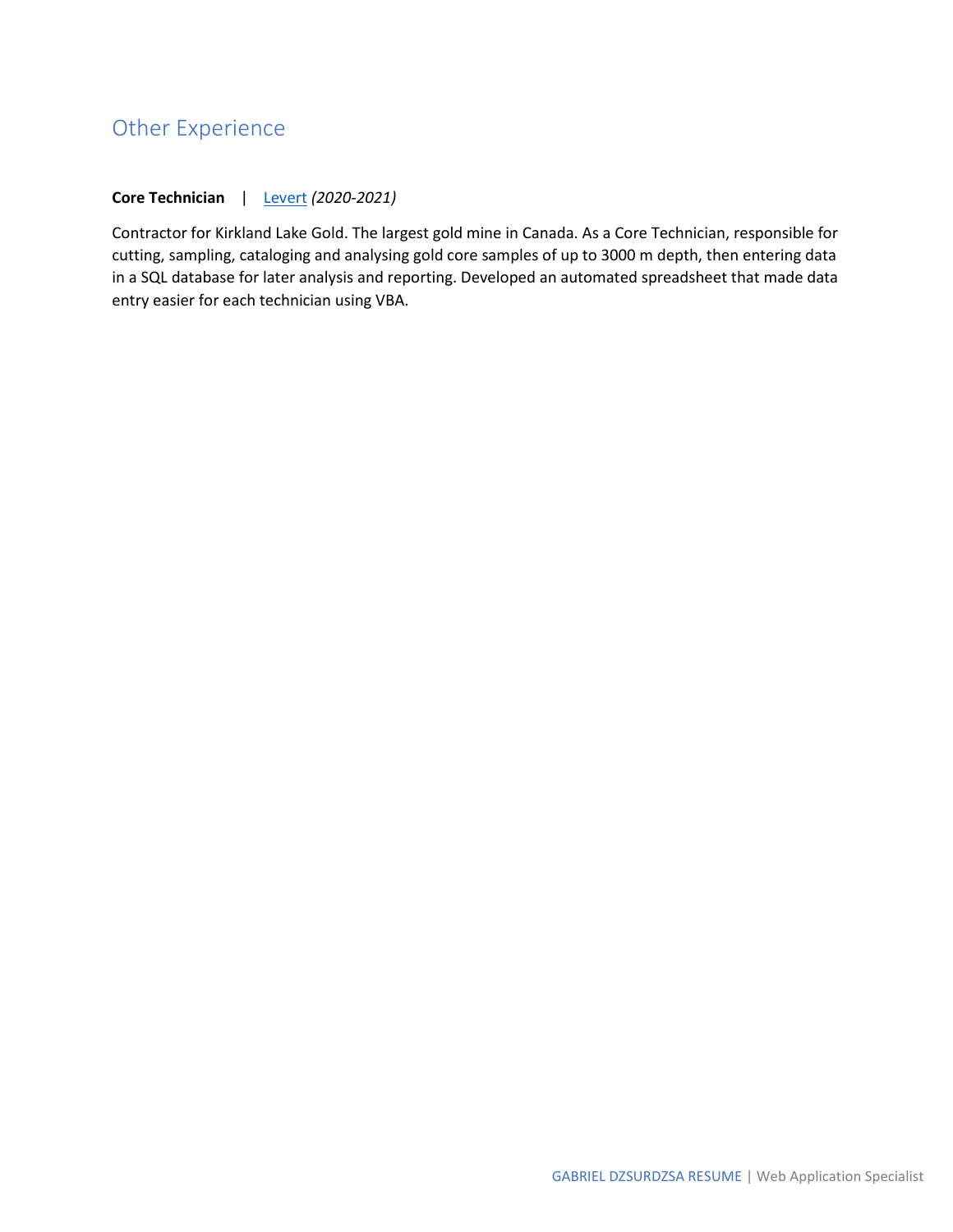# Education

Kaseya University| Online *(2020)*

Kaseya Certified Technician. Click to see the Certificate.

Conestoga College| *(2008 - 2009)*

Liberal Arts and Sciences, General Studies, and Humanities Certification.